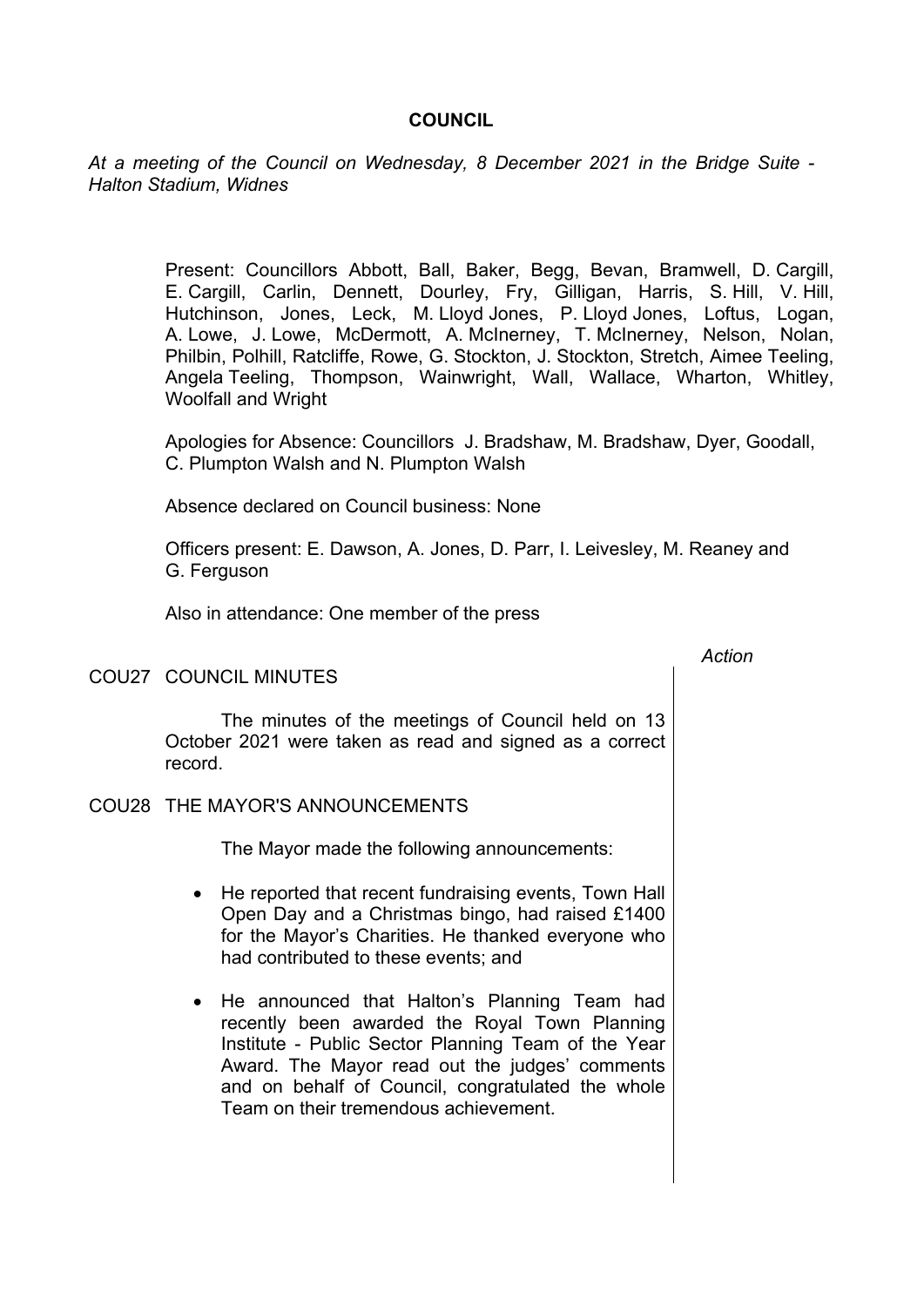# COU29 LEADER'S REPORT

The Leader highlighted the following issues since the last meeting of the Council:

- he congratulated Councillor Sharon Thornton on winning the Halton Castle Ward By-Election;
- Delivery and Allocations Local Plan (DALP) this was an important document on the agenda for approval. It had recently been subject to external inspection and the inspectors had found the plan to be generally sound. This was a good position for the Council to be in as other local authorities had not passed that soundness test and had effectively been set back a stage. Assuming the Council approved the revised version of the DALP there would follow a further period of public consultation, with the aim of the Council signing off the final Plan at its meeting in March 2022;
- Also on the Council agenda were initial budget savings for 2022/23, totalling £1.783m. There was some way to go before the Council could confidently say that it had a balanced budget for next year. Crucial to that would be the details contained in the Local Government Finance Settlement;
- Appointment of new Chief Executive the formal process of seeking a new Chief Executive had begun and he outlined the timeline for the recruitment process in place;
- Members' Remuneration Panel he drew Members attention to the report on the Council agenda regarding the proposed arrangements for reviewing the members' allowance scheme. By law the Council was required to review the scheme every three years taking into account the views of an independent panel. The report explained the process and how Members would be able to submit their individual views to the Chief Executive who would bring those to the attention to the Panel or they could submit their views via their political group leaders; and
- Covid there were changing circumstances with the new Omicron Covid variant and along with the Chief Executive, he would continue to provide specific briefings on Covid as new information emerged.

# COU30 MINUTES OF THE EXECUTIVE BOARD

The Council considered the minutes of the Executive Board meetings on 14 October 2021 and 18 November 2021.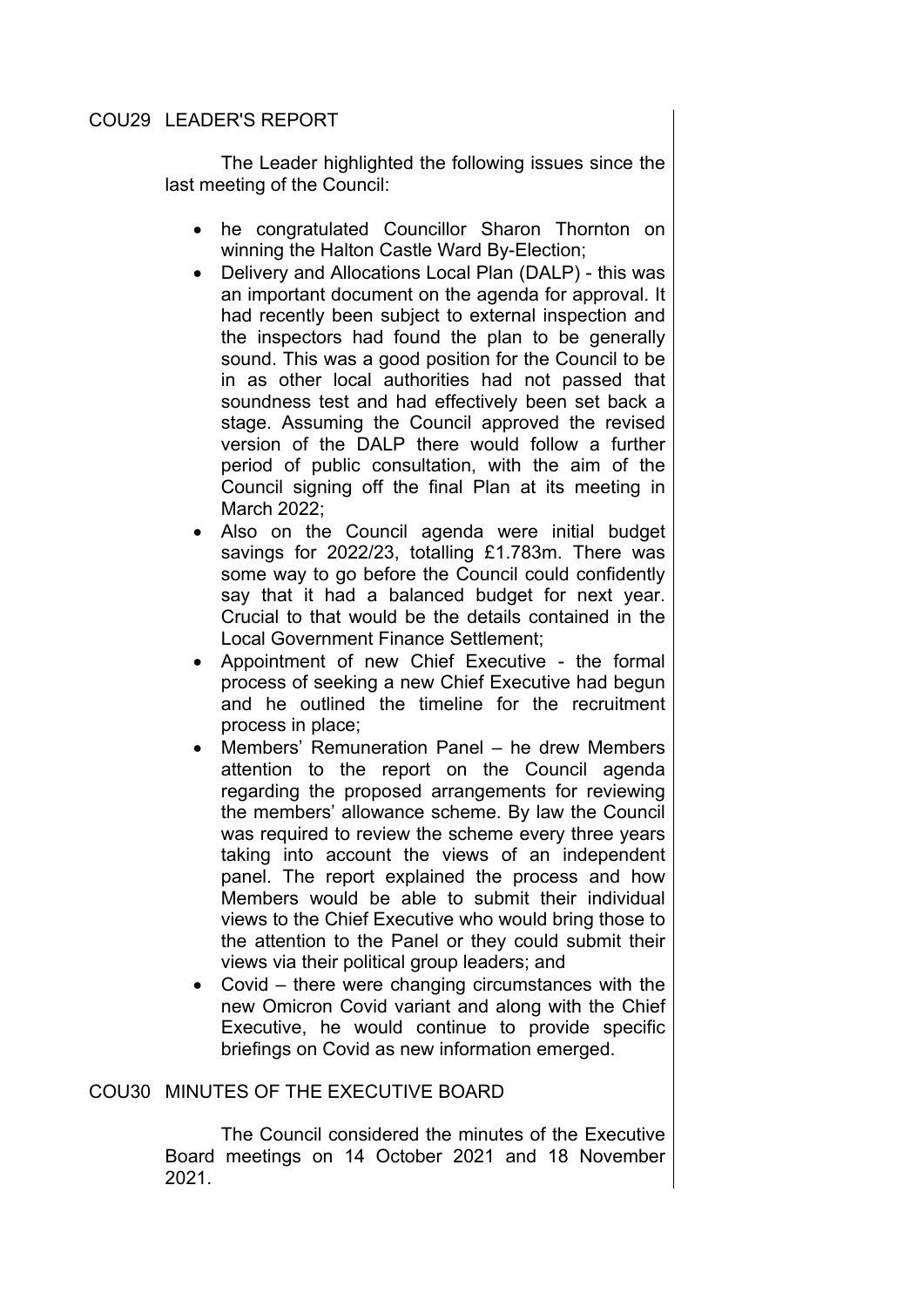RESOLVED: That the minutes be received.

COU31 MINUTES OF THE HEALTH AND WELLBEING BOARD

The Council considered the minutes of the Health and Wellbeing Board meeting on 6 October 2021.

RESOLVED: That the minutes be received.

COU32 QUESTIONS ASKED UNDER STANDING ORDER 8

It was noted that no questions had been submitted under Standing Order No. 8.

COU33 DETERMINATION OF COUNCIL TAX BASE 2022/23 - KEY DECISION (MINUTE NO EXB44 REFERS)

> The Council considered a report of the Operational Director, Finance, on the determination of the Council Tax Base for 2022/23.

> In accordance with Standing Order 16 (3), a recorded vote was taken.

> > The following Members voted FOR the motion:

Councillors Abbott, Ball, Baker, Begg, Bevan, Bramwell, D. Cargill, E. Cargill, Carlin, Dennett, Dourley, Fry, Gilligan, Harris, S. Hill, V. Hill, Hutchinson, Jones, Leck, M. Lloyd Jones, P. Lloyd Jones, K. Loftus, Logan, A. Lowe, J. Lowe, McDermott, A. McInerney, T. McInerney, Nelson, Nolan, Philbin, Polhill, Ratcliffe, Rowe, G. Stockton, J. Stockton, Aimee Teeling, Angela Teeling, Thompson, Wainwright, Wall, Wallace, Wharton, Whitley, Woolfall, and Wright.

There were no votes against the motion.

There were no abstentions.

RESOLVED: That

- 1. the Council Tax Base for 2022/23 be set at 35,831 for the Borough, and that the Cheshire Fire Authority, the Cheshire Police & Crime Commissioner, Liverpool City Region Combined Authority and the Environment Agency be so notified; and
- 2. Council set the Council Tax Base for each of the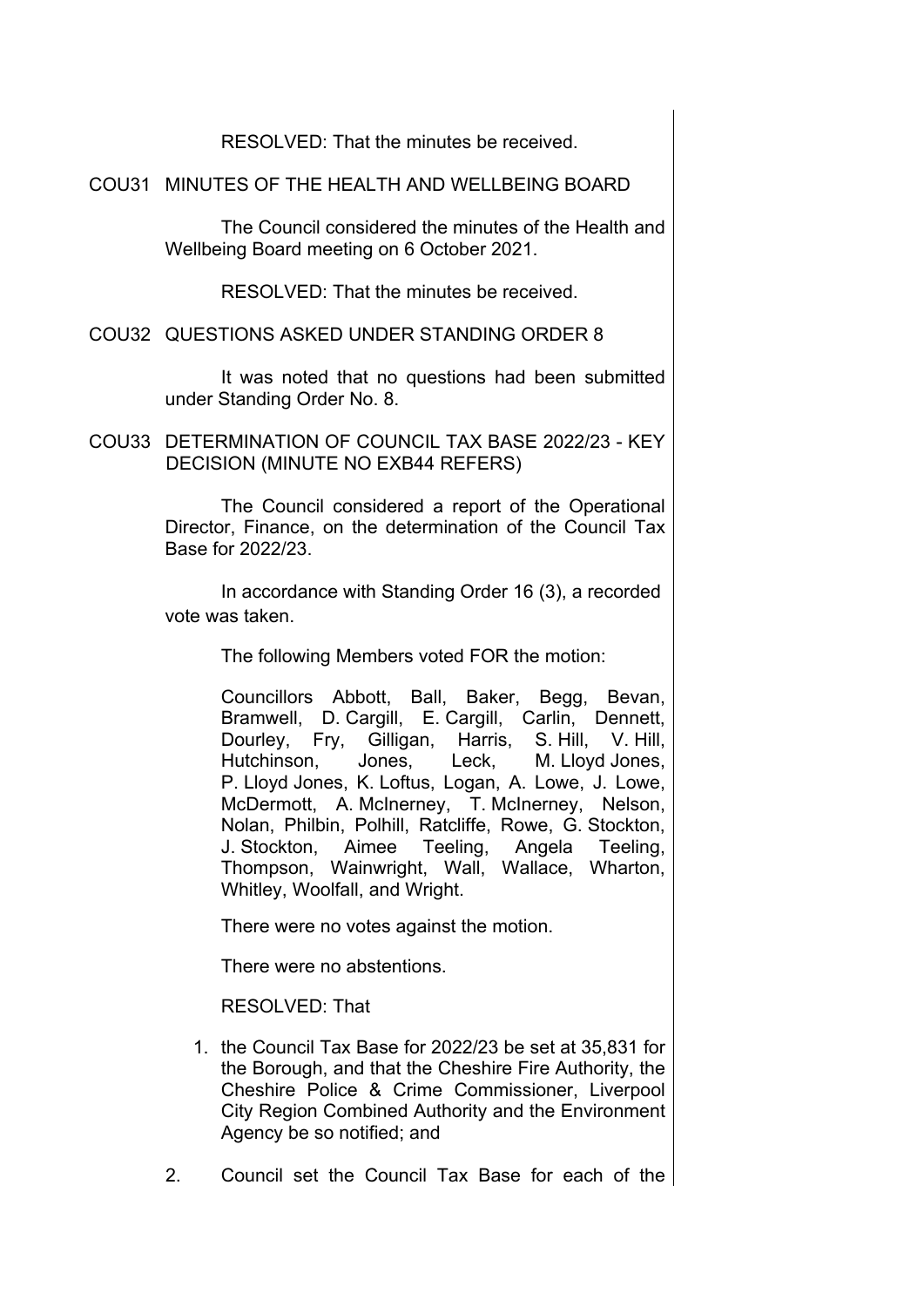Parishes as follows:

| Tax Base |
|----------|
|          |
| 664      |
| 526      |
| 186      |
| 333      |
| 368      |
| 1,417    |
|          |

COU34 INITIAL BUDGET PROPOSALS 2022/23 - KEY DECISION (MINUTE NO EXB46 REFERS)

> The Executive Board had considered a report setting out a recommendation to Council in respect of the initial Budget proposals for 2022/23,

> Councillor Dennett, Corporate Services Portfolio holder, thanked all Officers involved, for their support in producing this budget and wished to record his thanks to the Members of Executive Board, the Budget Working Group and the Chairs' of the Policy and Performance Boards for their contribution. In addition, he thanked the Leader for his help and support in delivering this budget.

> In accordance with Standing Order 16 (3), a recorded vote was taken.

> > The following Members voted FOR the motion:-

Councillors Abbott, Ball, Baker, Begg, Bevan, Bramwell, D. Cargill, E. Cargill, Carlin, Dennett, Dourley, Fry, Gilligan, Harris, S. Hill, V. Hill, Hutchinson, Jones, Leck, M. Lloyd Jones, P. Lloyd Jones, K. Loftus, Logan, A. Lowe, J. Lowe, McDermott, A. McInerney, T. McInerney, Nelson, Nolan, Philbin, Polhill, Ratcliffe, Rowe, G. Stockton, J. Stockton, Aimee Teeling, Angela Teeling, Thompson, Wainwright, Wall, Wallace, Wharton, Whitley, Woolfall, and Wright.

There were no votes against the motion.

There were no abstentions.

RESOLVED: That Council approve the initial budget proposals for 2022/23, set out in Appendix 1.

#### COU35 2021/22 REVISED CAPITAL REVISIONS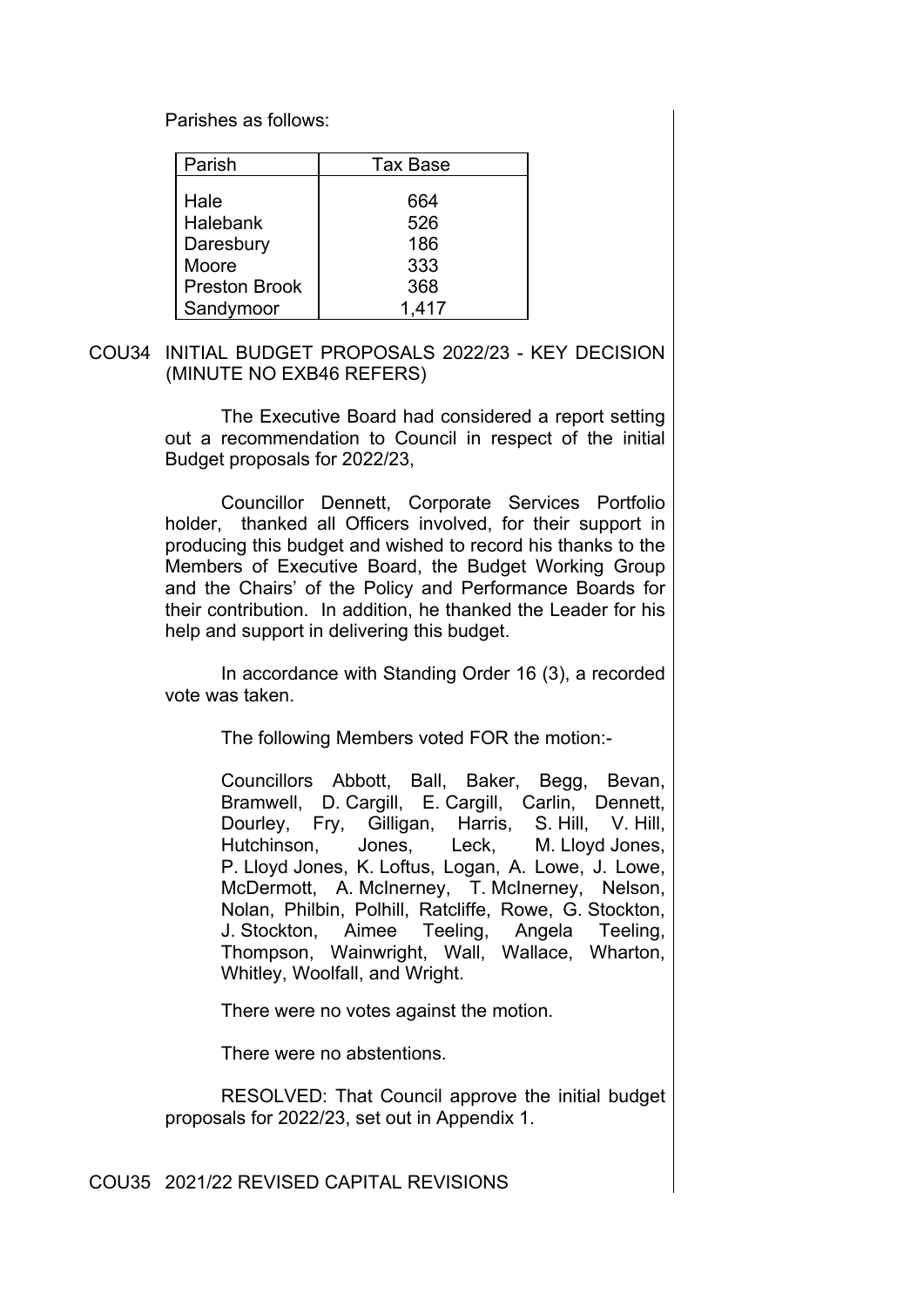Council was asked to consider the attached report.

RESOLVED: That the revisions to the Council's 2021/22 capital programme set out in paragraph 3.2 of the report, be approved.

COU36 PROCUREMENT OF EXTERNAL AUDIT SERVICES (MINUTE NO AGB18 REFERS)

Council was asked to consider the attached report:

RESOLVED: That Council be recommended to approve opting-in to the sector-led procurement by Public Sector Audit Appointments, for the provision of external audit services for the five years commencing 1 April 2023.

COU37 APPROVAL OF THE MAIN MODIFICATIONS AND MINOR AMENDMENTS TO THE DELIVERY AND ALLOCATIONS LOCAL PLAN, INCLUDING POLICIES MAP FOR A FORMAL PERIOD OF PUBLIC CONSULTATION PURSUANT TO THE TOWN & COUNTRY PLANNING (LOCAL PLANNING) (ENGLAND) REGULATIONS 2012 - KEY DECISION

Council was asked to consider the attached report.

RESOLVED: That Council be recommended to:

- 1) approve the modifications to be made to the Halton Delivery and Allocations Local Plan (APPENDIX A) for the purposes of a six week period of public consultation;
- 2) agree that further minor editorial amendments as required be made to the Halton Delivery and Allocations Local Plan by the Operational Director for Policy, Planning and Transportation in consultation with the Portfolio Holder and the Leader of the Council, before commencing the period of public consultation or adoption; and
- 3) assuming a favourable Inspector's Report, agree that the Halton Delivery and Allocations Local Plan be brought back before Council for formal adoption as part of the Development Plan for Halton following receipt of the Inspectors report.

COU38 GAMBLING ACT 2005 STATEMENT OF GAMBLING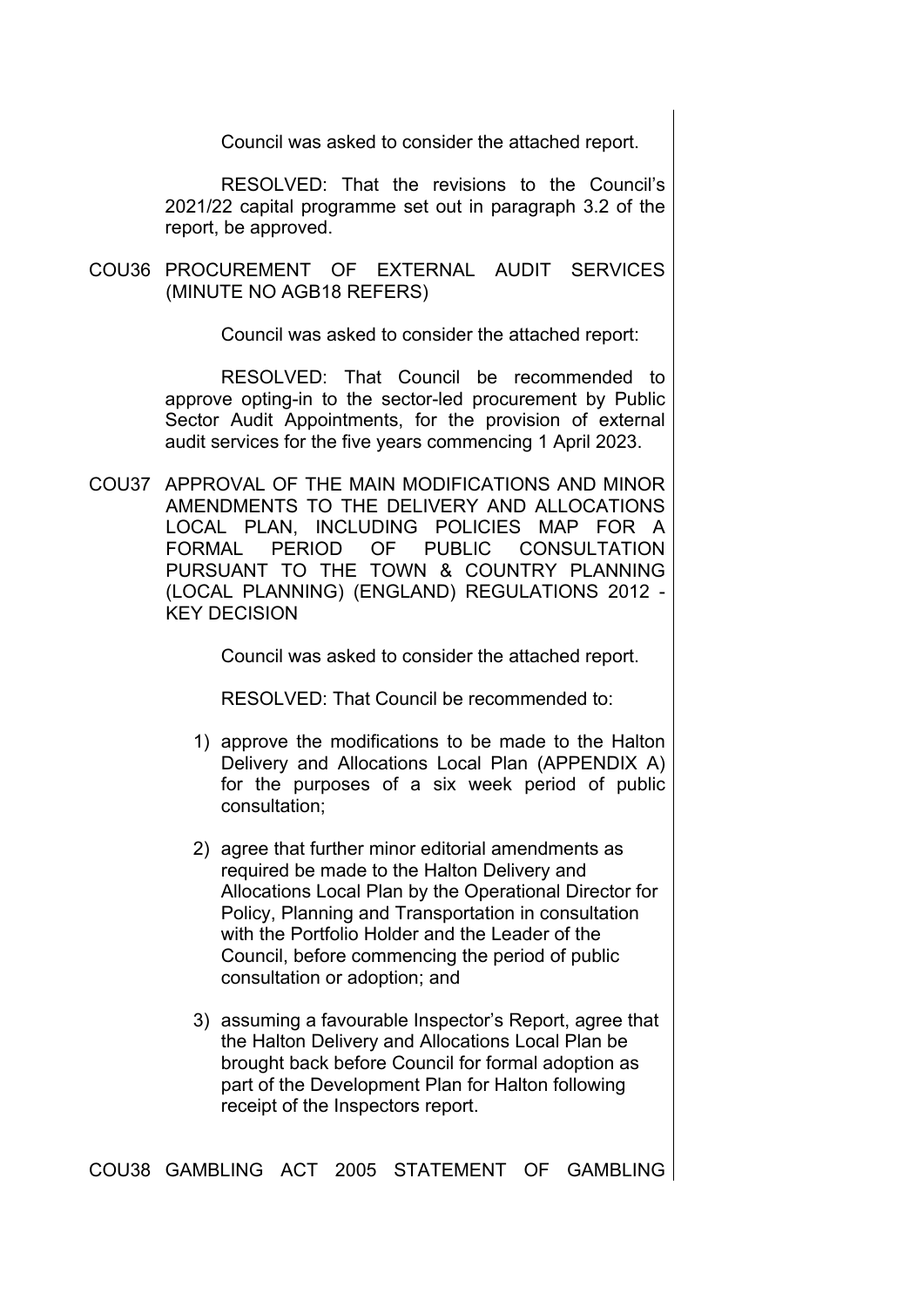# **POLICY**

Council was asked to consider the attached report.

RESOLVED: That the Council:

- 1) adopt the Statement of Gambling Policy attached to this report to come into effect immediately following the expiry of the current policy; and
- 2) directs the Operational Director Legal and Democratic Services to publish the Statement of Gambling Policy in accordance with section 349 Gambling Act 2005 and the Gambling Act 2005 (Licensing Authority Policy Statement) (England and Wales) Regulations 2006.

#### COU39 ABSENCE OF ELECTED MEMBERS

Council are asked to note that Councillors C. Plumpton Walsh and N. Plumpton Walsh have been absent from attending Council meetings for seven months due to personal family circumstances.

Under Section 85 of the Local Government Act 1972, permission is sought for Councillors C. Plumpton Walsh and N. Plumpton Walsh to be granted an extended period of absence from attending Council meetings for a further period of 3 months, concluding on 13 April 2022.

# COU40 ELECTORAL MATTERS

Council was asked to consider the attached report.

RESOLVED: That Council appoint Ian Leivesley to carry out the Electoral Registration Officer Functions for the registration of Parliamentary and Local Government Electors and the Returning Officer Functions for Parliamentary, Local, Parish, Combined Authority Mayoral, Police & Crime Commissioner Elections and Referenda under all relevant legislation and to act as the Proper Officer for all related functions and relevant legislation with immediate effect until a further decision of the Council.

#### COU41 MEMBERS ALLOWANCES REVIEW

Council was asked to consider the attached report.

RESOLVED: That

1) the report be noted; and